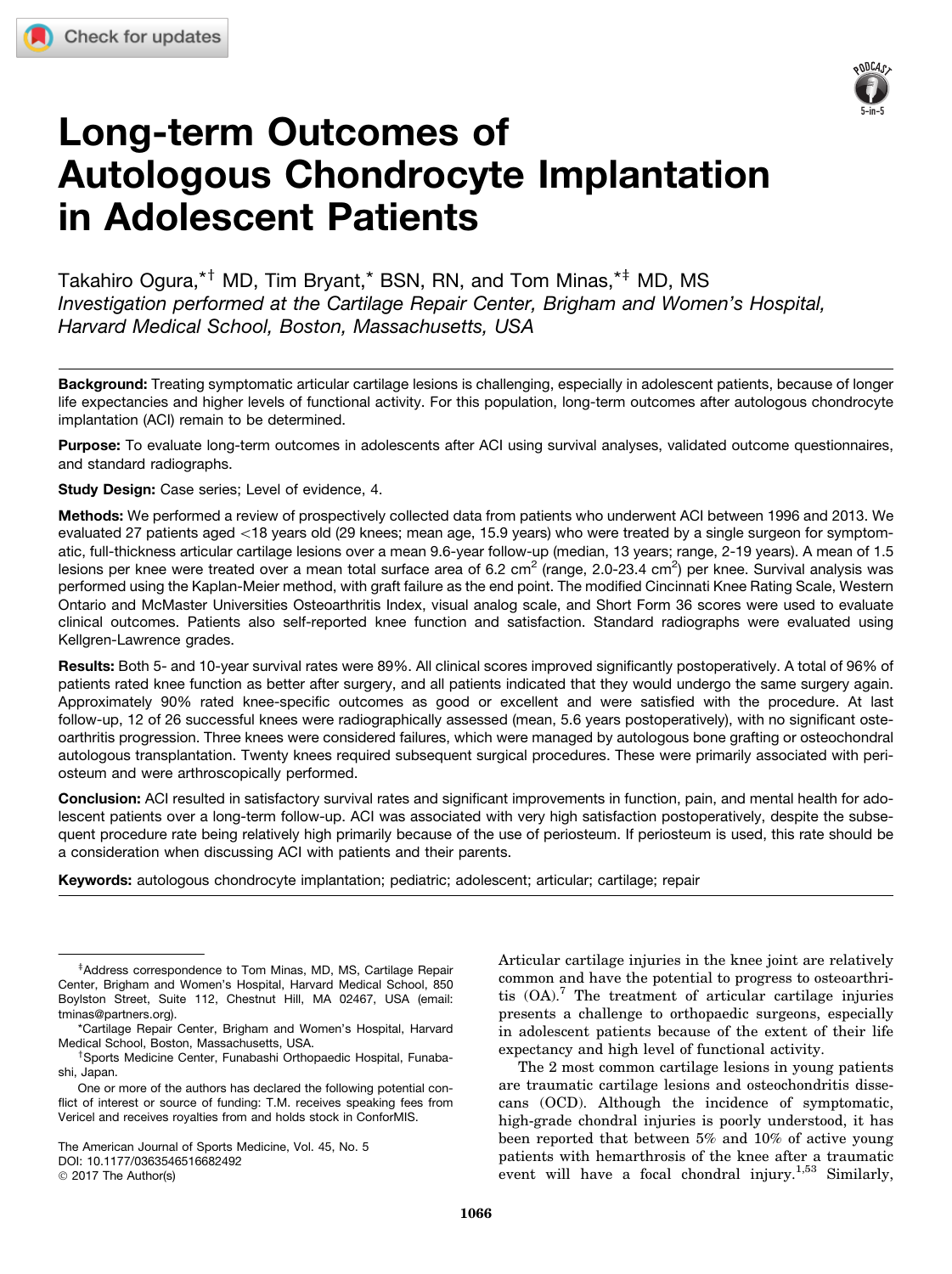OCD, which is an acquired, idiopathic, focal lesion of the subchondral bone, is also common in young patients and can progress to involve the overlying articular cartilage. OCD is most commonly observed in athletically active young children and adolescents, occurring in approximately 15 to 29 per 100,000 patients.20,28,31 When nonoperative treatments fail, surgical intervention is required. Surgical procedures in clinical application include debridement, $^{21}$ bone marrow stimulation, $^{22,60}$  autologous bone grafting, $^{23}$ osteochondral autograft transplant,<sup>19</sup> osteochondral allograft transplant,15 autologous chondrocyte implantation  $(ACI)$ ,  $^{5,55}$  and the ACI "sandwich" technique.<sup>24,39,54,61,62</sup>

Controversy continues to exist regarding the optimal treatment for articular cartilage lesions. Since the first report on ACI by Brittberg et  $al<sup>5</sup>$  in 1994, several studies have shown effective and durable long-term outcomes associated with ACI for the treatment of articular cartilage lesions.43,49,51 However, there have been few studies regarding the use of ACI in adolescent patients. $33,37,44$ Additionally, studies have failed to identify long-term results associated with ACI in adolescent patients, despite the fact that these patients constitute the group to which concerns regarding durability and long-term outcomes are most relevant. Therefore, the purpose of this study was to evaluate long-term clinical outcomes of ACI in adolescent patients using validated outcome questionnaires and standard radiographs. We hypothesized that ACI would provide ideal functional outcomes and survival rates over a long-term follow-up.

# METHODS

#### Patient Demographics

The study was approved by our institutional review board, and informed consent was obtained from all patients at the time they were entered into the database (usually at the time of the index surgery). Between March 1996 and October 2013, a total of 27 patients aged  $\langle 18 \rangle$  years old were treated with ACI for symptomatic, full-thickness chondral defects. A single surgeon performed all procedures. Of this cohort, all 27 patients (29 knees) were included in the analysis, as all had successfully completed more than 2 years of follow-up by the time of data analysis.

## Patient Evaluation

Patients who underwent ACI were evaluated prospectively. Indications for surgery included  $\geq$ 1 full-thickness articular cartilage lesion of the knee, with symptoms matching the defect location. Surgery was only indicated in patients who were resistant to nonoperative therapies, including physical therapy and injectable therapies. Patients were evaluated through a physical examination, radiography, magnetic resonance imaging (MRI), and arthroscopic surgery before treatment with ACI was considered. Contraindications to treatment included inflammatory joint disease, unresolved or recent septic arthritis, metabolic or crystal disorders, or deficient soft tissue coverage. Tibiofemoral

TABLE 1 Concomitant Procedures (N = 29 Knees)<sup>a</sup>

| Procedure                                                       | n  |
|-----------------------------------------------------------------|----|
| TTO alone                                                       | 10 |
| Sandwich technique alone                                        |    |
| TTO with sandwich technique                                     | 2  |
| DFO alone                                                       | 2  |
| Combined DFO and TTO with meniscal<br>allograft transplantation | 2  |
| Combined DFO and TTO with medial collateral<br>ligament repair  |    |
| HTO alone<br>No concomitant procedure                           |    |

a DFO, distal femoral osteotomy; HTO, high tibial osteotomy; TTO, tibial tubercle osteotomy.

malalignment  $\langle 2^{\circ} \text{ to } 3^{\circ} \text{ from the neutral mechanical axis} \rangle$ into the involved compartment was corrected with concomitant osteotomy. Osteochondral lesions deeper than 6 to 8 mm were addressed with concomitant bone grafting. Additionally, meniscal deficiencies were addressed with meniscal allograft transplantation. Consequently, the presence of tibiofemoral malalignment, deep osteochondral lesions, or meniscal deficiencies were not considered as contraindications for surgery. A philosophy of a single ''biological reconstruction'' managing the background factors of the cartilage injury was followed.

# Presurgical Planning and Surgical Technique

ACI was performed as described in detail previously.<sup>26,40</sup> Briefly, after an arthroscopic cartilage biopsy was performed during the initial surgery, chondrocytes were cultured, cryopreserved, and then thawed and recultured for definitive implantation after insurance approval. Secondary surgery was then performed for implantation with arthrotomy. For surgeries performed before May 2007, periosteum was harvested from the proximal tibia or distal femur (16 knees). After May 2007, a bilayer type I/III collagen membrane, derived from porcine peritoneum and skin (Bio-Gide; Geistlich), was used (13 knees) in place of autologous periosteum. Periosteum or a collagen membrane was placed on the cartilage defect and secured with multiple 6-0 Vicryl sutures (Ethicon). The suture line was waterproofed with fibrin glue (Tisseel; Baxter), and autologous chondrocytes were injected underneath the membrane.

Articular comorbidities (background factors), such as malalignment and patellar maltracking, were corrected at the time of surgery. Tibiofemoral malalignment  $\langle 2^{\circ} \text{ to } 3^{\circ} \rangle$ was corrected via osteotomy of the tibia or femur, with correction of the mechanical axis to neutral or  $0^\circ$ . Concomitant procedures are shown in Table 1. Six knees underwent surgery using the "sandwich technique,"24,39,54,61,62 which involves the use of an autologous bone graft for the subchondral bone defect, and ACI for the overlying cartilage defect. Patellofemoral maltracking was addressed with anteromedialization with tibial tubercle osteotomy to centralize patellar tracking<sup>13,41</sup> and proximal soft tissue balancing (lateral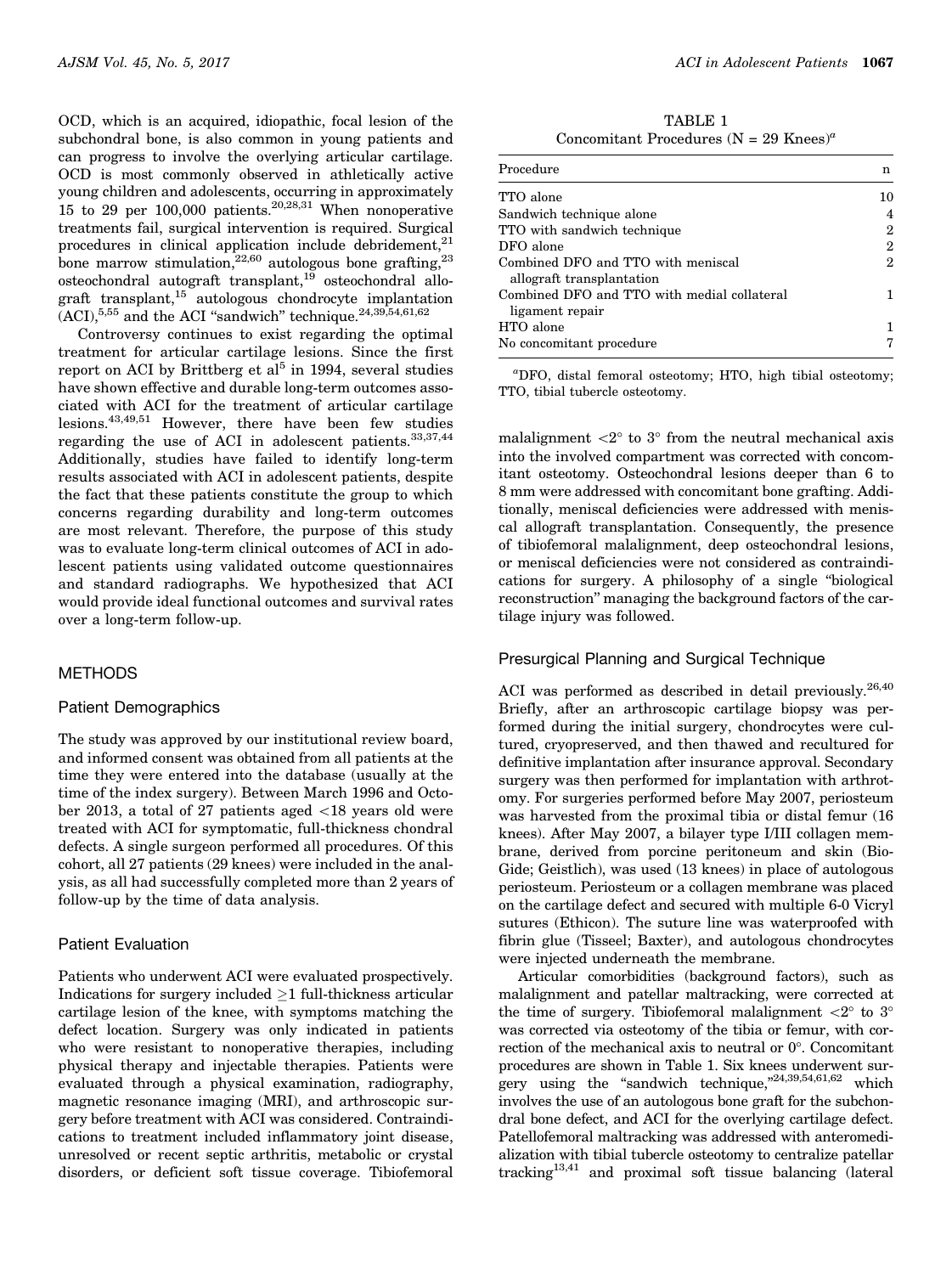| POOR      |         | 10<br>8<br>-6<br>14<br>3<br>د ا<br>Very Good<br>Excellent<br>Good<br>Fair               |  |  |  |
|-----------|---------|-----------------------------------------------------------------------------------------|--|--|--|
| Poor      | (1-2)   | I have significant limitations that affect activities of daily living.                  |  |  |  |
| Fair      | $(3-4)$ | I have moderate limitations that affect activities of daily living. No sports possible. |  |  |  |
| Good      | $(5-6)$ | I have some limitations with sports but I can participate; I compensate.                |  |  |  |
| Very Good | $(7-8)$ | I have only a few limitations with sports.                                              |  |  |  |
| Excellent | (9-10)  | I am able to do whatever I wish (any sport) with no problem.                            |  |  |  |

Figure 1. Modified Cincinnati Knee Rating Scale for overall condition.

release, vastus medialis obliquus advancement) as necessary to centralize the extensor mechanism.

## Postoperative Course

Postoperatively, patients were instructed to use a continuous passive motion machine for 6 to 8 hours daily for 6 weeks. Patients remained nonweightbearing for 6 to 8 weeks, with gradual progression to full weightbearing by 10 to 12 weeks. Patients were permitted to return to most activities of daily living after 3 months and to nonimpact functional activities including the use of a stationary bicycle, treadmill walking, and progression to an elliptical trainer and swimming, without cutting movements, after 4 to 5 months. After 12 months, inline jogging was permitted if there was no swelling or pain evident. Pivoting activities were permitted from 14 to 18 months postoperatively. The postoperative recovery protocol was individually adjusted according to defect location, concurrent procedures, degree of graft maturation, and previous activity level.<sup>42</sup>

# Definition of Failure

Failure was defined as persistent or recurrent symptoms in conjunction with MRI evidence of graft delamination or surgical removal of  $>25\%$  of the graft area, repeat ACI, or additional surgical treatment violating the subchondral bone, such as microfracture or autologous bone grafting.

## Radiographic Evaluation

Radiographs were taken to identify whether the distal femoral physis was open or closed at the time of the index surgery. Standing, long axial alignment radiographs; anteroposterior, posteroanterior (Rosenberg), and lateral radiographs of the tibiofemoral joint; and weightbearing skyline views of the patellofemoral joint were scored according to the Kellgren-Lawrence (K-L) grading system<sup>25</sup> to evaluate the progression of OA before and after the index surgery.

## Survival Analysis and Clinical Outcome Evaluation

The survival rate was evaluated with the Kaplan-Meier method, with failure of the graft as the end point measure. Patients were evaluated with a range of functional scores, including the modified Cincinnati Knee Rating Scale,  $6,36$  Western Ontario and McMaster Universities Osteoarthritis Index (WOMAC), $^2$  visual analog scale (VAS), and Short Form 36  $(SF-36)<sup>4</sup>$  The original Cincinnati Knee Rating Scale was based on a 0-to-100 continuous scale,  $52$  whereas the modified Cincinnati Knee Rating Scale uses a 1-to-10 categorized scale, with a 2-point change being considered clinically meaningful (Figure 1).<sup>6,36</sup> Patients also answered questions regarding self-rated knee function and satisfaction with the procedure. Scores were gathered preoperatively and at yearly intervals postoperatively during consultations or via a mailed questionnaire. A subanalysis was performed according to patient sex, cartilage defect size ( $<$ 6 cm<sup>2</sup> vs  $>$ 6 cm<sup>2</sup>), number of cartilage lesions (single vs multiple), status of the distal femoral physis (open vs closed), type of injury (traumatic vs OCD), and presence of concomitant osteotomy.

## Statistical Analysis

Kaplan-Meier curves were used for survival analyses. The Wilcoxon signed-rank test was used to compare differences in functional scores (obtained from the modified Cincinnati Knee Rating Scale, VAS, WOMAC, and SF-36) between the 2 time points (preoperatively and at last follow-up). Mann-Whitney  $U$  tests were used to compare the improvement in scores between the different groups. The level of significance was set a priori at  $P < .05$ . All statistical analyses were performed with Stata (version 13; StataCorp LP).

# RESULTS

# Patient Cohort

The mean patient age was 15.9 years at the time of the index surgery (range, 13-17 years) and consisted of 14 female and 13 male patients. Patients were followed up for a mean of 9.6 years (median, 13 years; range, 2-19 years) after surgery. A total of 19 patients underwent follow-up to 5 years, 15 of whom were still undergoing follow-up at 10 years. The mean number of treated lesions per knee was 1.5 (range, 1-5), with a mean total surface area of 6.2  $\text{cm}^2$  $(range, 2.0-23.4 cm<sup>2</sup>)$  per knee. Diagnoses included traumatic chondral injuries ( $n = 18$ ; 62%) and OCD ( $n = 11$ ; 38%). A total of 21 knees presented with single lesions, while 8 knees exhibited multiple lesions. Bipolar lesions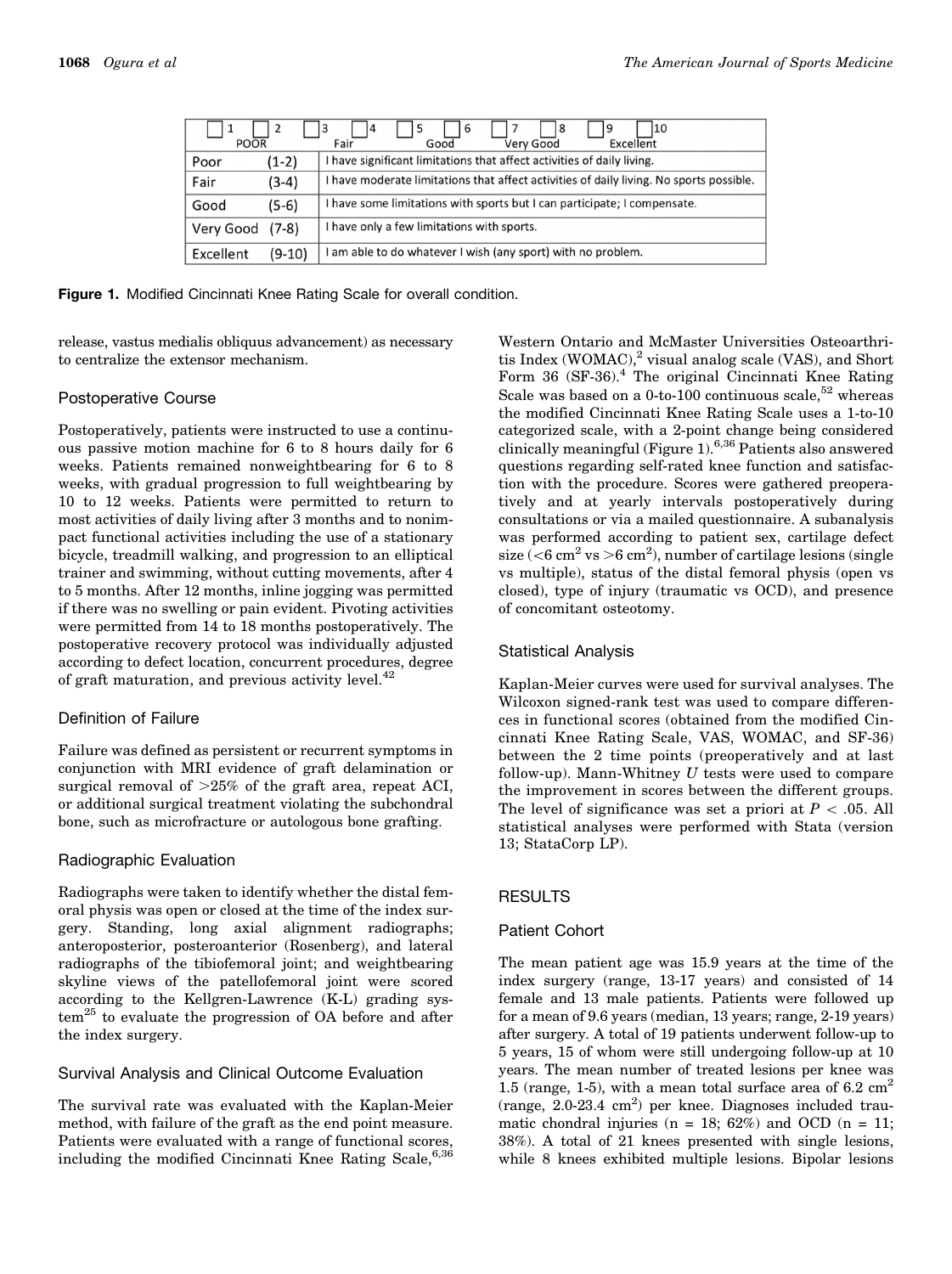| TABLE 2                                                                 |  |
|-------------------------------------------------------------------------|--|
| Patient Demographics ( $N = 27$ Patients, 29 Knees) <sup><i>a</i></sup> |  |

|                                                | Value                      |
|------------------------------------------------|----------------------------|
| Age at surgery, y, mean $\pm$ SD (range)       | $15.9 \pm 1.3$ (13-17)     |
| Sex, male/female, n                            | 13/14                      |
| Side, right/left knee, n                       | 14/15                      |
| BMI, kg/m <sup>2</sup> , mean $\pm$ SD (range) | $24.7 \pm 5.2$ (17.1-37.7) |
| Follow-up, y, mean $\pm$ SD (range)            | $9.6 \pm 6.2$ (2-19)       |
| Preoperative duration of symptoms, n           |                            |
| <1 y                                           | 6                          |
| >1 y                                           | 23                         |
| Duration of symptoms, y, mean (range)          | $3.3(0.25-13)$             |
| Cartilage lesions, n                           |                            |
| 1                                              | 21                         |
| $\overline{2}$                                 | 5                          |
| 3                                              | 1                          |
| $\overline{4}$                                 | 1                          |
| 5                                              | 1                          |
| Open physes, n                                 | 9                          |
| Lesion type, n                                 |                            |
| Traumatic                                      | 18                         |
| OCD                                            | 11                         |
| No. of defects per knee,                       | $1.5 \pm 1.0$ (1-5)        |
| mean $\pm$ SD (range)                          |                            |
| Total defect surface area per                  | $6.2 \pm 4.3$ (2.0-23.4)   |
| knee at index surgery, $cm2$ ,                 |                            |
| mean $\pm$ SD (range)                          |                            |
| Defect location, n                             |                            |
| Lateral femoral condyle                        | 10                         |
| Medial femoral condyle                         | 8                          |
| Trochlea                                       | 6                          |
| Patella                                        | 10                         |
| Lateral tibial plateau                         | 5                          |
| Medial tibial plateau                          | 1                          |
| Patients with bipolar lesion, n                | $4(5$ lesions)             |
| Bipolar lesion, patellofemoral/lateral/        | 2/1/1                      |
| patellofemoral and medial, n                   |                            |

a BMI, body mass index; OCD, osteochondritis dissecans.

were present in 4 patients (5 lesions), including the patellofemoral compartment in 2, lateral compartment in 1, and both patellofemoral and medial compartment in 1 (Table 2). Preoperative radiographs were available to review in all knees; of these radiographs, open growth plates at the time of the index surgery were observed in 9 knees. A total of 22 knees had undergone at least 1 previous surgery (Table 3). One patient with prior incision drainage for septic arthritis underwent ACI at 2 years after the drainage procedure. A sterile knee was determined preoperatively by a normal peripheral white blood cell count, erythrocyte sedimentation rate, and C-reactive protein level as well as aspiration of the knee with negative culture results. Intraoperatively, cultures were taken and found to remain sterile. Three patients (3 knees) were considered to have failed results. These patients were included in the clinical outcome evaluation before failure occurred. However, they were excluded from the results of the radiographic evaluation because they underwent revision surgery during the follow-up period. Revision surgery included autologous bone grafting and osteochondral autologous transplantation (OAT).

TABLE 3 Previous Procedures

| Procedure                                 | n |
|-------------------------------------------|---|
| Abrasion/drilling/microfracture           | 8 |
| Debridement                               | 8 |
| Fragment reattachment/removal             | 5 |
| Meniscal repair/meniscectomy              | 2 |
| Internal fixation                         | 2 |
| Bone grafting                             | 2 |
| Diagnostic arthroscopic surgery           |   |
| Debridement for septic arthritis          |   |
| Open incision and drainage                |   |
| Meniscal allograft transplantation        |   |
| Anterior cruciate ligament reconstruction |   |
| None                                      | 7 |
|                                           |   |



Figure 2. Kaplan-Meier survival curve. The end point was defined as graft failure.

#### Survival Analysis

Among knees undergoing ACI, survival was 89% (95% CI, 70%-96%) at both 5 and 10 years (Figure 2).

## Functional Outcomes and Patient Satisfaction

In all 29 knees, patients demonstrated significant improvements for all functional scores (Table 4). Furthermore, we performed a subanalysis to evaluate differences between specific groups according to sex, number of cartilage lesions, size of the lesions, status of the physis, and whether combined osteotomy was performed. The only significant differences noted were an improvement in the VAS score for female patients and the mental component summary (MCS) of the SF-36 for the open distal physis group.

At the latest follow-up, most patients exhibited satisfaction with the procedure and rated the results of the surgery as good to excellent. With the exception of only 1 patient, all patients reported that their knee was better than before surgery, and all patients suggested that they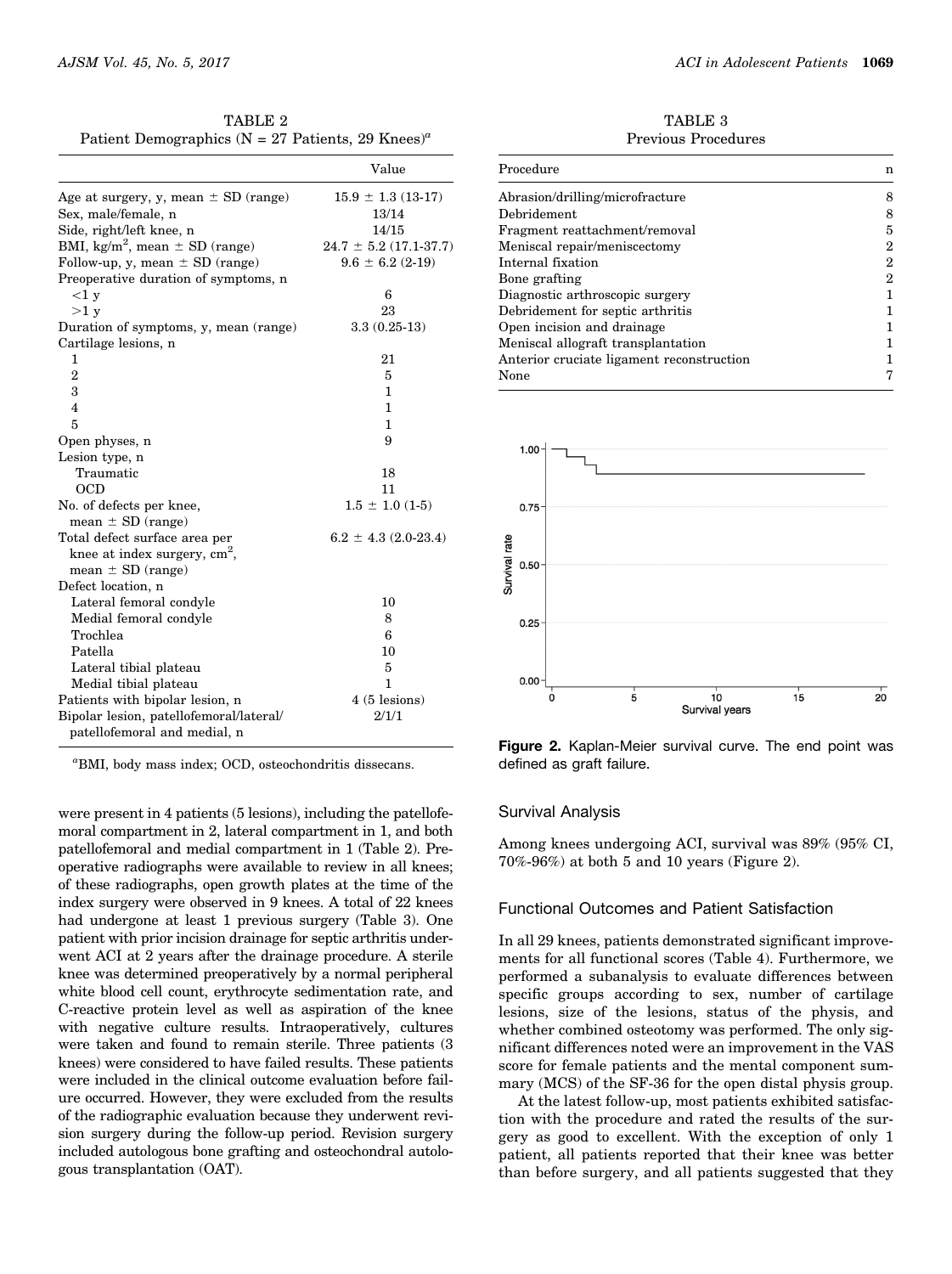| Outcome Measure                       | Preoperative    | Final Follow-up | P Value   |  |
|---------------------------------------|-----------------|-----------------|-----------|--|
| Modified Cincinnati Knee Rating Scale | $3.7 \pm 1.6$   | $6.8 \pm 1.4$   | < 0.001   |  |
| <b>VAS</b>                            | $6.5 \pm 1.5$   | $3.0 \pm 1.7$   | < 0.001   |  |
| <b>WOMAC</b>                          |                 |                 |           |  |
| Total                                 | $46.5 \pm 15.3$ | $18.6 \pm 10.8$ | $-.001$   |  |
| Pain                                  | $10.4 \pm 3.4$  | $4.4 \pm 2.3$   | $-.001$   |  |
| <b>Stiffness</b>                      | $4.7 \pm 1.7$   | $2.0 \pm 1.5$   | < 0.001   |  |
| Function                              | $31.4 \pm 11.8$ | $12.1 \pm 8.0$  | < 0.001   |  |
| $SF-36$                               |                 |                 |           |  |
| <b>PCS</b>                            | $35.6 \pm 6.0$  | $50.5 \pm 6.4$  | ${<}.001$ |  |
| <b>MCS</b>                            | $47.0 \pm 6.6$  | $53.2 \pm 6.2$  | < 0.001   |  |

TABLE 4 Preoperative and Final Follow-up Clinical Outcomes<sup>a</sup>

 $a_{\text{Data}}$  are reported as mean  $\pm$  SD. MCS, mental component summary; PCS, physical component summary; SF-36, Short Form 36; VAS, visual analog scale; WOMAC, Western Ontario and McMaster Universities Osteoarthritis Index.

TABLE 5 Satisfaction With the Procedure at Final Follow-up  $(N = 29$  Knees)

| Question                                               | n        |
|--------------------------------------------------------|----------|
| Compared with before surgery, how would you rate       |          |
| the operated joint now?                                |          |
| <b>Better</b>                                          | 28       |
| About the same                                         | $\Omega$ |
| Worse                                                  | 1        |
| What is your overall satisfaction level with           |          |
| the joint surgery?                                     |          |
| Satisfied                                              | 26       |
| Neutral                                                | 3        |
| Dissatisfied                                           | 0        |
| If you could go back in time and make the decision     |          |
| again, would you choose to undergo your joint surgery? |          |
| Yes                                                    | 29       |
| Uncertain                                              | $\Omega$ |
| No                                                     | $\Omega$ |
| How would you rate the results of your joint surgery?  |          |
| Good/excellent                                         | 27       |
| Fair                                                   | 2        |
| Poor                                                   | 0        |

would choose to undergo this procedure again if they could go back in time (Table 5).

## Radiographic Outcomes

Of 26 successful knees, 12 were available for radiographic evaluation at a mean of  $5.6 \pm 3.0$  years (range, 2-11 years) postoperatively. There was no significant difference in the level of OA, based on K-L grading, before and after surgery  $(0.3 \pm 0.5$  preoperatively and  $0.4 \pm 0.5$  postoperatively; P = .16). Of the 12 knees evaluated, the K-L grade exhibited no increase in 10, while the remaining 2 knees had a 1-point increase (Table 6).

Of the 3 knees exhibiting failure, 2 were available for radiographic evaluation. Based on K-L grading, an increase of 1 and 2 points was observed postoperatively at 3 and 11.5 years, respectively.

## Subsequent Surgical Procedures

A total of 20 knees required 29 subsequent surgical procedures. The most common requirements for subsequent surgery were related to the periosteum-covered ACI graft (n = 10), including 5 for periosteal hypertrophy, 3 for periosteal delamination, and 2 for partial graft delamination (Table 7). Non–graft-related reasons for subsequent surgery included arthrofibrosis in 7 knees, painful hardware in 3, arthroscopic assessment in 2, distal femoral osteotomy in 1, removal of a loose body in 1, partial meniscectomy in 1, and compartment syndrome in 1. Overall, 79% of subsequent surgical procedures were performed arthroscopically. Four patients (5 bipolar lesions) required a mean of 1.2 subsequent surgical procedures; in these 4 patients, subsequent surgery was effective, with no failure observed. Three of the 20 knees requiring subsequent surgery proceeded to become failures.

#### Failures

A total of 3 knees had failures within the study interval. The mean time to failure after the index surgery was 1.9 years (range, 0.9-2.7 years). The first patient, with OCD in the lateral femoral condyle (LFC), exhibited failure at 2 years after the index surgery because of delamination of the graft; before the failure, the patient had returned to all activities without significant discomfort. Autologous cancellous chip bone grafting without chondrocyte implantation<sup>23</sup> was performed with removal of the sclerotic bone, and the patient was able to return to all activities. The second patient with OCD in the LFC exhibited failure at 11 months after surgery. Notably, the patient reported no pain, but joint effusion was observed after surgery. Because of delamination of the graft, the patient underwent revision surgery, during which autologous cancellous chip bone grafting without chondrocyte implantation<sup>23</sup> was performed to restore the subchondral bone and promote repair of the fibrocartilage surface. The third patient, with chondral lesions of the medial femoral condyle (MFC) and trochlea, was observed to have moderate genu varum but refused to undergo primary realignment. He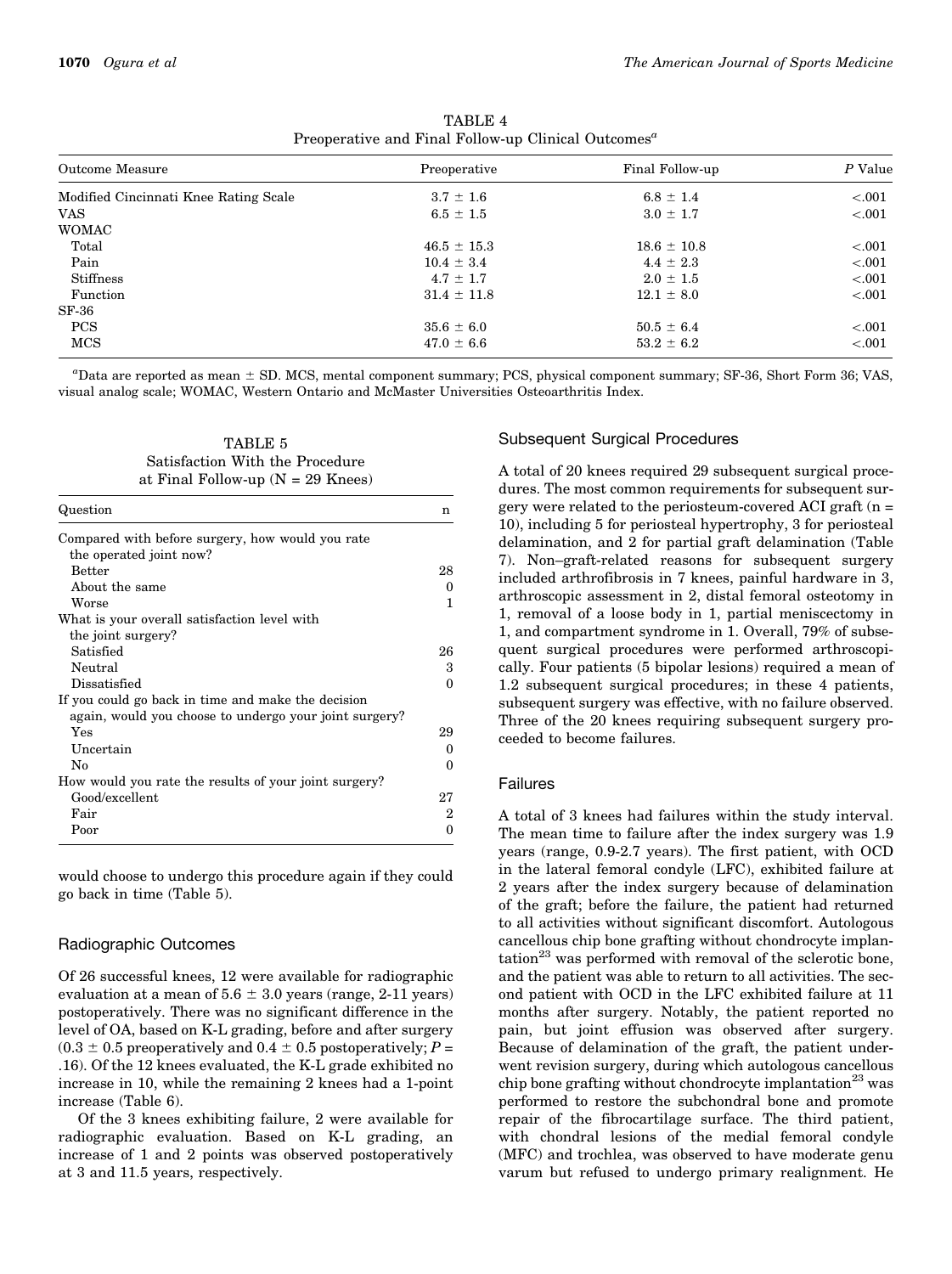| Knee | Age, y | Sex    | Size of Cartilage<br>Lesion, $cm2$ | Site of Cartilage<br>Lesion | Concurrent<br>Surgery | K-L Grade,<br>Preoperative/Postoperative | Radiographic<br>Follow-up Time, y |
|------|--------|--------|------------------------------------|-----------------------------|-----------------------|------------------------------------------|-----------------------------------|
| 1    | 13     | Male   | 3.25                               | <b>LTP</b>                  | None                  | 0/1                                      | 7.5                               |
| 2    | 14     | Male   | 2.38                               | <b>LTP</b>                  | None                  | 0/0                                      | 7.0                               |
| 3    | 15     | Female | 3                                  | Patella                     | <b>TTO</b>            | 0/0                                      | 7.8                               |
| 4    | 16     | Female | 6.6                                | LFC                         | <b>TTO</b>            | 0/1                                      | 9.2                               |
| 5    | 16     | Male   | 4                                  | Trochlea                    | Sandwich              | 0/0                                      | 2                                 |
| 6    | 16     | Female | 3.96                               | LFC                         | <b>TTO</b>            | 1/1                                      | 2.5                               |
| 7    | 16     | Female | 6                                  | LFC, LTP                    | TTO, DFO, MAT         | 0/0                                      | 6.3                               |
| 8    | 17     | Female | $\mathcal{D}_{\mathcal{L}}$        | <b>LTP</b>                  | <b>DFO</b>            | 1/1                                      | 11                                |
| 9    | 17     | Male   | 10                                 | MFC                         | Sandwich              | 0/0                                      | 4.7                               |
| 10   | 17     | Female | 3.75                               | Patella                     | <b>TTO</b>            | 0/0                                      | 4.3                               |
| 11   | 17     | Male   | 7                                  | LFC                         | None                  | 0/0                                      | $3.0\,$                           |
| 12   | 17     | Male   | 8.11                               | MFC, LFC, patella           | <b>TTO</b>            | 1/1                                      | $2.2\,$                           |

TABLE 6 Radiographic Evaluation After ACI<sup>a</sup>

a ACI, autologous chondrocyte implantation; DFO, distal femoral osteotomy; K-L, Kellgren-Lawrence; LFC, lateral femoral condyle; LTP, lateral tibial plateau; MAT, meniscal allograft transplantation; MFC, medial femoral condyle; TTO, tibial tubercle osteotomy.

TARLE 7 Subsequent Surgical Procedures Related and Unrelated to the ACI Graft (Periosteum vs Bio-Gide)<sup>a</sup> Related to ACI Graft Unrelated to ACI Graft

|                       | Related to ACI Graft |                            | Unrelated to ACI Graft |                            |
|-----------------------|----------------------|----------------------------|------------------------|----------------------------|
|                       | n                    | Timing Postoperatively, mo |                        | Timing Postoperatively, mo |
| Periosteum (16 knees) | 10                   | $17.1(5.7-35.5)$           |                        | $29.0(2.1-76.1)$           |
| Bio-Gide (13 knees)   | л.                   | $19.8(12.3-27.6)$          |                        | $14.3(0.1-50.5)$           |
| Total                 | 13                   | 16.9                       | 16                     | 21.6                       |

a Postoperative timing of subsequent procedures is reported as mean (range). ACI, autologous chondrocyte implantation.

returned to high-impact activities after ACI of the MFC and trochlea but complained of recurrent symptoms with athletic activities. Consequently, the patient underwent high tibial osteotomy and OAT for the MFC lesion at 2.7 years postoperatively. All patients underwent autologous biological reconstruction for graft failure and did not require an allograft or prosthesis and continue to do well.

#### **DISCUSSION**

In this review of a prospectively collected data set, we analyzed data from 27 patients (29 knees) aged \18 years who underwent ACI for symptomatic articular cartilage lesions of the knee joint. Our results showed an 89% survival rate at both 5 and 10 years postoperatively and significant improvement in all clinical outcomes. Importantly, longterm patient satisfaction was encouraging, with very high satisfaction observed at a mean of 9.6 years postoperatively. Additionally, our results demonstrated that ACI might prevent the progression to OA in 12 of 29 knees that had follow-up repeat radiographs (with a minimum of 2 years postoperatively), with no significant changes in K-L grading noted on the radiological evaluation at a mean of 5.6 years postoperatively. As far as we are

aware, this study is the longest follow-up study of cartilage repair in an adolescent population treated with ACI. Those patients who had primary failures of their ACI were managed by joint-preserving autologous reconstruction, which is critical in this young population for whom prosthetic arthroplasty is not an option.

The results of our study were consistent with those of previous studies that have shown significant clinical improvements in adolescent patients after ACI. However, the majority of the literature is limited to intermediateterm follow-up durations without postoperative radiological evaluations. For example, Micheli et  $al<sup>37</sup>$  reported that 28 of 32 patients with articular cartilage defects of the distal femoral condyle showed significant clinical improvement at an average of 4.3 years postoperatively. Mithöfer et  $al^{47}$  observed that 96% of adolescent athletes reported good or excellent clinical results at an average of 3.9 years postoperatively. Similarly, Macmull et  $al<sup>33</sup>$ reported that 84% of pediatric and adolescent patients achieved excellent or good clinical results at an average of 5.5 years postoperatively. Our observations were comparable with these studies but were obtained over a much longer follow-up period. Moreover, the radiographic evaluation indicated that ACI might be effective in preventing OA progression, although larger sample sizes will be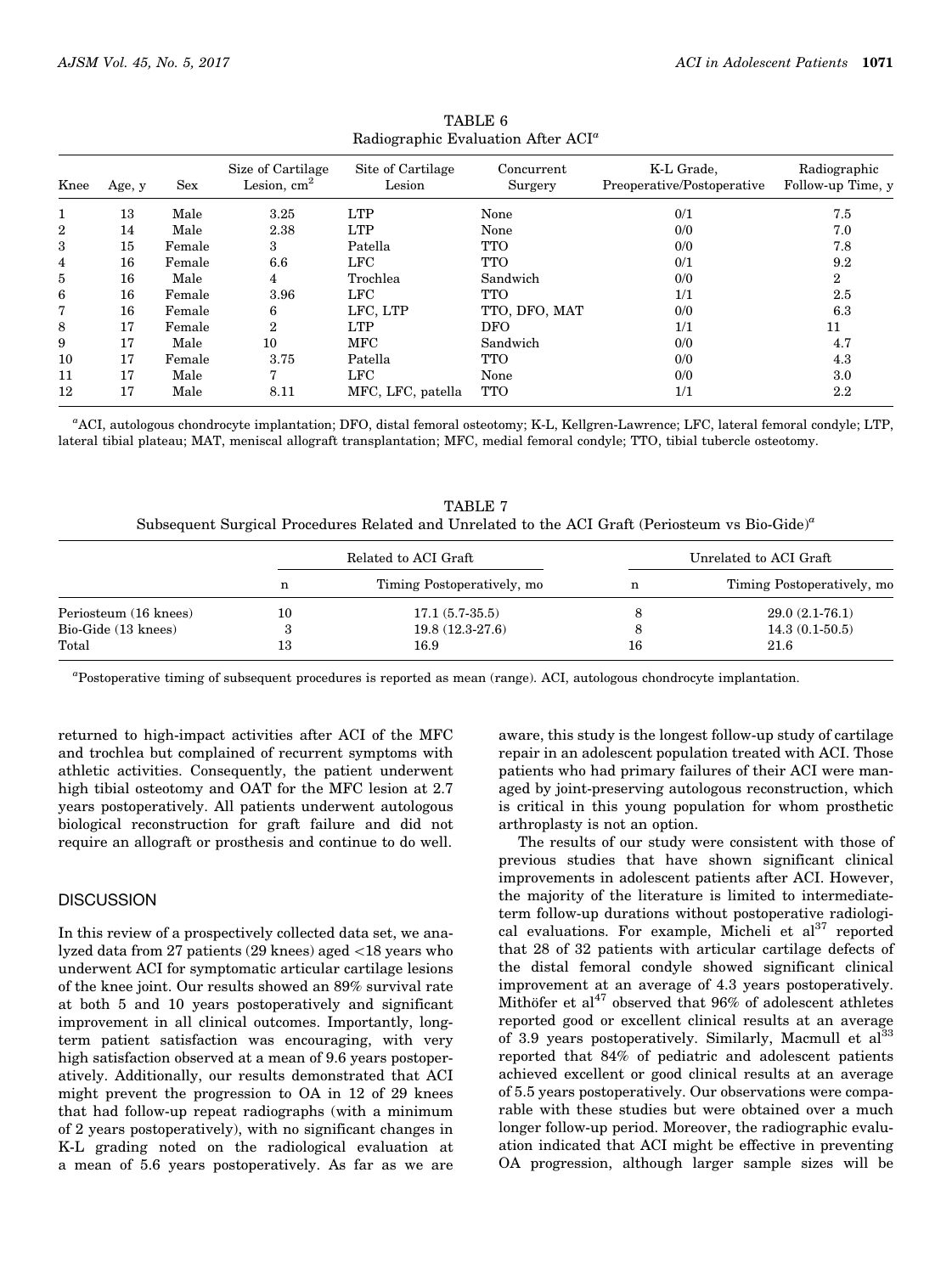necessary to accurately assess and validate this observation. Conversely, the rate of knees requiring subsequent surgery in our study was higher (69%) than in previous studies (up to 20%). The relatively high rate of subsequent surgery noted in this study is likely because of the use of periosteum in treating multiple large defects. However, it is difficult to directly compare these results, as our study was performed over a substantially longer follow-up period and included patients with larger lesions; a longer, chronic preoperative symptomatic presentation; higher rates of multiple, bipolar, and patellofemoral lesions; and greater rates of concurrent procedures. It is possible that the rate of concurrent procedures in this study is related to our surgical preference for addressing background factors, such as malalignment and maltracking, as a means of biologically reconstructing an environment in which optimal clinical outcomes can be achieved. Despite a relatively high rate of subsequent surgical procedures, all patients noted that they would choose to undergo this procedure again, and approximately 90% of patients were satisfied with the procedure at the last follow-up. It is possible that the high rate of satisfaction, despite the high rate of subsequent surgery, is related to the use of arthroscopic surgery in the majority of secondary procedures, which generally has short operative times, has low surgical morbidity, has a relatively low cost, and requires only a limited amount of time before the patient can return to daily activities. Notably, most of the subsequent surgical procedures that were related to grafts were associated with periosteal hypertrophy and had a quick resolution of symptoms from graft hypertrophy. Given the fact that the type I/III collagen membrane

exhibited a lower reoperation rate than the periosteum patch,14 future studies should examine the use of collagen membranes with respect to reoperative rates in a similar population with a larger sample size.

Several studies have shown that ACI provides effective and durable long-term outcomes in the general population. Compared with results from a previous study using the same indications and procedure for ACI in the general population, $43$  the survivorship rate noted in adolescent patients in this study was superior. This finding may be explained by previous basic research regarding the difference in cell quality and response to growth factors between pediatric and adult patients. Schmal et  $al^{57}$  have previously noted an age-specific difference in chondrocytes that may account for the differences in survivorship noted when comparing this study to the literature. In the Schmal et  $al^{57}$  study, a correlation analysis in all patients younger than 30 years revealed statistically significant associations between age and aggrecan or collagen type II (Col-2) expression after incubation in alginate beads. In addition to this observation, a different study demonstrated that Col-2 and CD44 expression, as well as cell viability before implantation, are related to clinical outcomes after ACI.<sup>50</sup> Therefore, when considered together, these studies suggest that improved survivorship in our study population can be explained by the relatively high quality of implanted chondrocytes, especially with respect to Col-2 expression. Additionally, the healing potential of our study population should be noted. A number of studies have shown that anabolic growth factors are

integral to regulating the synthetic activity of chondrocytes. With aging, however, the response of chondrocytes to growth factors, such as insulin-like growth factor 1 (IGF-1),32,34,35 osteogenic protein 1 (OP-1), bone morphogenetic protein 7 (BMP-7),<sup>10</sup> or transforming growth factor  $\beta$ (TGF-B), decreases.<sup>3,56</sup> Therefore, stronger responses to anabolic growth factors in pediatric and adolescent patients may be advantageous in the cartilage repair process.

When examining differences in clinical outcome measures, no significant differences were noted according to sex, cartilage defect size ( $<$ 6 cm<sup>2</sup> vs  $>$ 6 cm<sup>2</sup>), number of cartilage lesions (single vs multiple), status of the distal femoral physis (open vs closed), type of injury (traumatic vs OCD), or presence of combined osteotomy. Significant differences were, however, noted according to female sex and the presence of open physes, with improvements in the VAS score and MCS, respectively. On closer examination of the data, however, female patients exhibited a significantly higher VAS score preoperatively than male patients; this may be responsible for the VAS score observed postoperatively. Similarly, the open physis group had a significantly lower MCS preoperatively, which again facilitated larger improvement in the MCS postoperatively. Notably, the observations regarding physeal status were in agreement with those of a previous study, $47$  which suggested that skeletal maturity, as defined by the closure of the epiphyses at approximately 15 years of age, is not always consistent with cartilage maturity and healing potential. Recent research by Schmal et al $^{57}$  suggests that the age border between juveniles and adults, with respect to cartilage maturity, is approximately 20 years old.

Alternative procedures for articular cartilage lesions have previously been examined according to clinical out $comes$ , with varying results. Steadman et al<sup>59</sup> examined outcomes of microfracture treatment in patients aged 12 to 18 years, with an average follow-up of 5.8 years. They reported increased activity and excellent function based on the Lysholm score and Tegner activity scale. However, the mean size of lesions in their study was substantially smaller (mean size of MFC/LFC:  $177/188$  mm<sup>2</sup>; mean size of patellofemoral: 209 mm<sup>2</sup>) than in our study (mean size of MFC/LFC: 427/606 mm<sup>2</sup>; mean size of patellofemoral: 379 mm<sup>2</sup>). Moreover, further long-term research is required, as a number of other studies have shown that results from microfracture deteriorate over time in both physically active adults and immature children.<sup>16,29,46</sup> Gudas et  $al^{17}$  performed a prospective randomized study of arthroscopic mosaic-type OAT against microfracture for the treatment of OCD  $(2-4 \text{ cm}^2)$  of the femoral condyle in children aged 12 to 18 years, with an average of 4.2 years of follow-up. Their results showed significant superiority of OAT over microfracture; however, both procedures were associated with significant clinical improvement when compared with the preoperative evaluation. A total of 83% of patients in the OAT group reported excellent or good results, compared with 63% in the microfracture group, at 4.2 years postoperatively. A long-term follow-up study remains necessary to determine the durability of OAT and the disability of the harvest site in this population. In addition, the outcomes associated with OAT for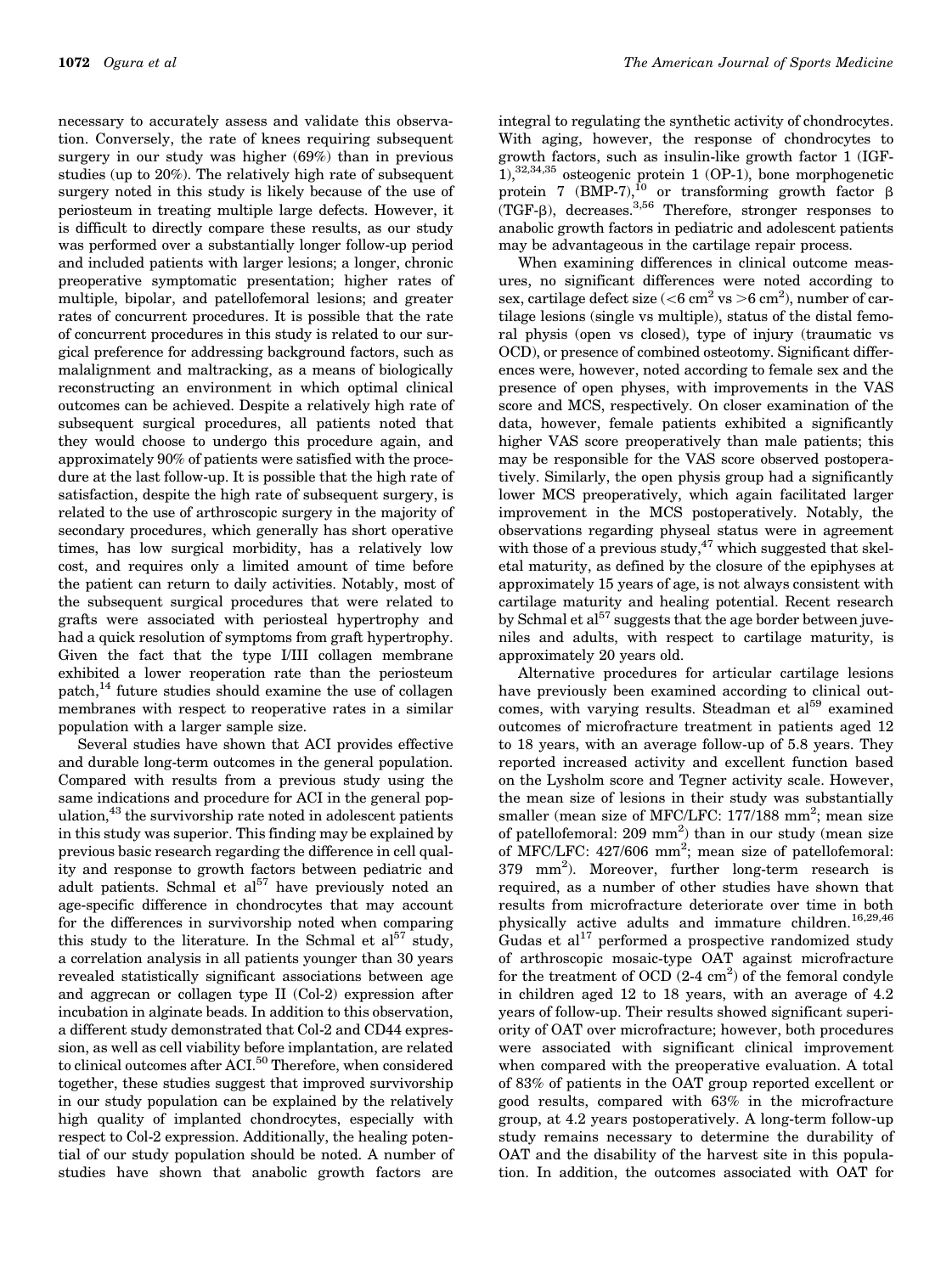larger lesions remain unknown. Recently, Murphy et al<sup>48</sup> reported the results of osteochondral allograft transplantation in pediatric patients. Similar to the results observed in this study, they noted a survivorship rate of 93% at 5 years and 90% at 10 years and improvement in clinical outcomes at an average of 8.4 years postoperatively. However, it should be noted that the majority of lesions included in the study by Murphy et  $al^{48}$  were single lesions of the femoral condyle, and a recent systematic review by Chahal et al9 has suggested that osteochondral allografts for patellofemoral lesions are associated with poorer results than those for tibiofemoral lesions. This inferiority is probably caused by the anatomic complexity of the patellofemoral joint. Even considering the greater rate of patellofemoral lesions in our study, our results are comparable with those of Murphy et al.48 Further investigation, with a larger patient cohort and more specific control of the lesion size and location, will facilitate stronger recommendations regarding the optimal treatment in this population.

Additionally, it is necessary to consider the costs and morbidity associated with ACI. ACI requires a significantly longer postoperative period for recovery than do microfracture and OAT (up to 18 months).<sup>18</sup> However, it should be noted that several studies have shown that improvements in pain and functional scores after ACI have better longevity than other techniques, especially in athlete populations, which are likely to constitute the best representation of adolescent populations with respect to relative activity lev $e$ ls.<sup>8,12,27,58</sup> Moreover, it has been noted that ACI is a more expensive procedure than other cartilage repair procedures. However, the long-term cost-effectiveness of ACI has been described in several studies. $11,30,38$ 

A number of limitations must be noted in this study. First, there was no control or alternative treatment group. Ideally, a randomized controlled study should be conducted; however, the inclusion of patients younger than 18 years in controlled trials is not routinely recommended because of the legal and practical implications related to the consent process and the ethical treatment of minors.<sup>45</sup> Second, a limited number of failures made it difficult to determine the predictors of failure. A more rigorous subanalysis would be possible with a larger patient cohort. Finally, it was not possible to obtain radiographs from all patients at the last follow-up.

# **CONCLUSION**

Our study has demonstrated that ACI for the treatment of chondral and osteochondral lesions in adolescent patients provides reliable clinical outcomes with significant improvements in function, pain, and mental health. Furthermore, over a mean 9.6-year follow-up, the graft survival rate was 89% at 5 and 10 years, indicating favorable durability. Very high patient satisfaction rates were noted over the long-term follow-up; however, the rate of subsequent surgical procedures was relatively high primarily because of the use of periosteum, which should be a primary concern when discussing ACI for articular cartilage lesions with patients and their parents.

#### **REFERENCES**

- 1. Alford JW, Cole BJ. Cartilage restoration, part 1: basic science, historical perspective, patient evaluation, and treatment options. *Am J Sports Med.* 2005;33(2):295-306.
- 2. Bellamy N, Buchanan WW, Goldsmith CH, Campbell J, Stitt LW. Validation study of WOMAC: a health status instrument for measuring clinically important patient relevant outcomes to antirheumatic drug therapy in patients with osteoarthritis of the hip or knee. *J Rheumatol.* 1988;15(12):1833-1840.
- 3. Blaney Davidson EN, Scharstuhl A, Vitters EL, van der Kraan PM, van den Berg WB. Reduced transforming growth factor-beta signaling in cartilage of old mice: role in impaired repair capacity. *Arthritis Res Ther.* 2005;7(6):R1338-R1347.
- 4. Brazier JE, Harper R, Jones NM, et al. Validating the SF-36 health survey questionnaire: new outcome measure for primary care. *BMJ.* 1992;305(6846):160-164.
- 5. Brittberg M, Lindahl A, Nilsson A, Ohlsson C, Isaksson O, Peterson L. Treatment of deep cartilage defects in the knee with autologous chondrocyte transplantation. *N Engl J Med.* 1994;331(14):889-895.
- 6. Browne JE, Anderson AF, Arciero R, et al. Clinical outcome of autologous chondrocyte implantation at 5 years in US subjects. *Clin Orthop Relat Res.* 2005;436:237-245.
- 7. Buckwalter JA, Mankin HJ. Articular cartilage: degeneration and osteoarthritis, repair, regeneration, and transplantation. *Instr Course Lect.* 1998;47:487-504.
- 8. Campbell AB, Pineda M, Harris JD, Flanigan DC. Return to sport after articular cartilage repair in athletes' knees: a systematic review. *Arthroscopy.* 2016;32(4):651-668.e1.
- 9. Chahal J, Gross AE, Gross C, et al. Outcomes of osteochondral allograft transplantation in the knee. *Arthroscopy.* 2013;29(3):575-588.
- 10. Chubinskaya S, Kumar B, Merrihew C, Heretis K, Rueger DC, Kuettner KE. Age-related changes in cartilage endogenous osteogenic protein-1 (OP-1). *Biochim Biophys Acta.* 2002;1588(2):126-134.
- 11. Clar C, Cummins E, McIntyre L, et al. Clinical and cost-effectiveness of autologous chondrocyte implantation for cartilage defects in knee joints: systematic review and economic evaluation. *Health Technol Assess.* 2005;9(47):iii-iv, ix-x, 1-82.
- 12. Della Villa S, Kon E, Filardo G, et al. Does intensive rehabilitation permit early return to sport without compromising the clinical outcome after arthroscopic autologous chondrocyte implantation in highly competitive athletes? *Am J Sports Med.* 2010;38(1):68-77.
- 13. Fulkerson JP. Anteromedialization of the tibial tuberosity for patellofemoral malalignment. *Clin Orthop Relat Res.* 1983;177:176-181.
- 14. Gomoll AH, Probst C, Farr J, Cole BJ, Minas T. Use of a type I/III bilayer collagen membrane decreases reoperation rates for symptomatic hypertrophy after autologous chondrocyte implantation. *Am J Sports Med.* 2009;37 Suppl 1:20S-23S.
- 15. Gortz S, Bugbee WD. Allografts in articular cartilage repair. *J Bone Joint Surg Am.* 2006;88(6):1374-1384.
- 16. Gudas R, Kalesinskas RJ, Kimtys V, et al. A prospective randomized clinical study of mosaic osteochondral autologous transplantation versus microfracture for the treatment of osteochondral defects in the knee joint in young athletes. *Arthroscopy.* 2005;21(9):1066-1075.
- 17. Gudas R, Simonaityte R, Cekanauskas E, Tamosiunas R. A prospective, randomized clinical study of osteochondral autologous transplantation versus microfracture for the treatment of osteochondritis dissecans in the knee joint in children. *J Pediatr Orthop.* 2009;29(7):741-748.
- 18. Hambly K, Bobic V, Wondrasch B, Van Assche D, Marlovits S. Autologous chondrocyte implantation postoperative care and rehabilitation: science and practice. *Am J Sports Med.* 2006;34(6):1020-1038.
- 19. Hangody L, Fules P. Autologous osteochondral mosaicplasty for the treatment of full-thickness defects of weight-bearing joints: ten years of experimental and clinical experience. *J Bone Joint Surg Am.* 2003;85(Suppl 2):25-32.
- 20. Hughston JC, Hergenroeder PT, Courtenay BG. Osteochondritis dissecans of the femoral condyles. *J Bone Joint Surg Am.* 1984;66(9):1340-1348.
- 21. Insall J. The Pridie debridement operation for osteoarthritis of the knee. *Clin Orthop Relat Res.* 1974;101:61-67.